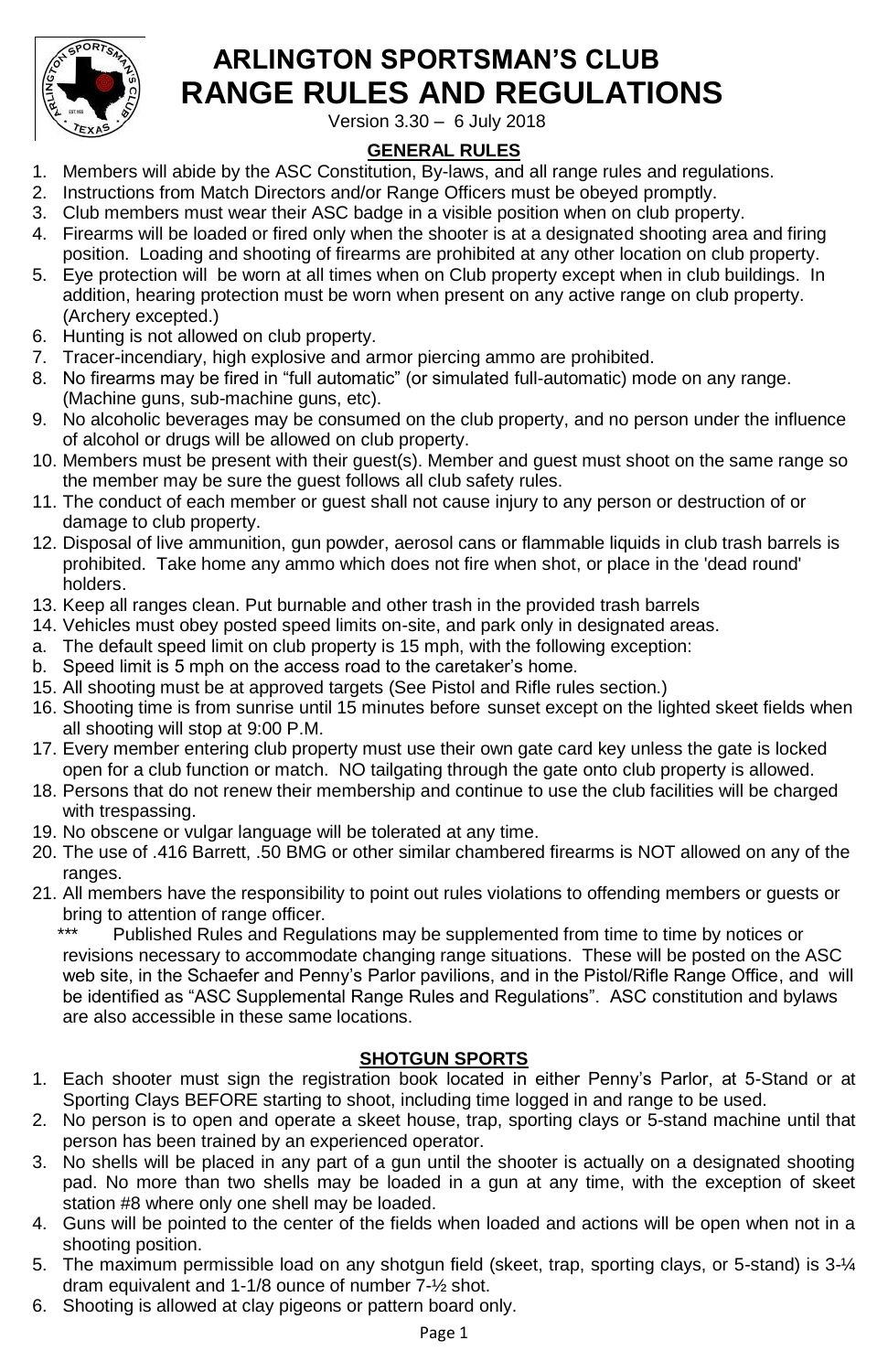- 7. No buckshot, turkey loads, slugs, or rounds with shot larger than 7 1/2 are to be fired at the pattern boards. These loads may be shot only at the 25-yard backer boards on Range A or B, or at the temporary 'hanging' target board on Range D.
- 8. NSSA, NSCA and ATA safety rules are recommended at all times and required during tournaments.
- 9. At the conclusion of shooting skeet or trap, power is to be turned off at the machine and the throwing arms are to be released to remove mainspring tension. Also all machines used will be refilled with clays.
- 10. Sporting Clays and 5-stand machines are to be left on and refilled with clays.
- 11. The remote releases for skeet and trap are to be returned to the stand on the counter in Penny's Parlor. The doors and windows to the houses are to be closed by the last shooters using the field.
- 12. The controllers for 5-stand are to be placed inside the locker at each 5-stand field and plugged into the charging cord.
- 13. Place all empty target boxes in the wire cages and pick up your hulls. Please flatten out boxes before putting them in the wire cages.
- 14. Skeet and trap shooters: Turn off the lights and secure the Penny's Parlor building. Trap shooters: Secure the trap warehouse.

### **ARCHERY**

- 1. Each shooter must sign the registration book at the practice range BEFORE starting to shoot, recording name, membership status, and time logged in.
- 2. Arrows will only be shot from designated shooting positions and at their respective targets.
- 3. Use only paper or Styrofoam target faces.
- 4. Targets are not to be relocated except by the Archery Director or Range Officer.
- 5. Do not shoot when someone is forward of your shooting position.
- 6. When retrieving arrows from behind a target, place your bow in front of the target face to let someone know you are behind the target.
- 7. Cross bows are not allowed on any archery ranges. Cross bows can only be shot on Ranges A, B, or D and may not be loaded until the shooter is on the shooting station.
- 8. No hunting points (broad heads) will be shot on club property except at designated broad head targets. Location of the broad head targets will be coordinated and approved with the Range Safety Committee and will be clearly marked on the range.
- 9. Bow will never be drawn in any direction other than at a target. No "Sky Draw" allowed.

#### **RIFLE AND PISTOL**

#### **Firearms Handling**:

- 1. Open the action of all guns when brought to the range. Action will remain open except when firing.
- 2. The muzzles of all firearms must be pointed downrange at the earth backstop when they are being loaded, with the exception of muzzleloaders, which must be pointed upward.
- 3. When planning to shoot rifles, pistols, or shotguns rapid fire, notify the range officer at the time of sign in.
- 4. No loaded guns are allowed behind or in front of the firing line. (Blackpowder guns are not considered loaded if not capped or primed.)
- 5. Handgun "Open Carry" is not allowed on ASC Property except as approved in matches such as Cowboy Action supervised events.
- 6. Members with current Texas License to Carry (LTC) or Concealed Handgun License (CHL) may carry concealed on ASC property. Handgun must remain concealed (exceptions, Rule 7).
- 7. Handguns may be drawn from open holsters on Range B for Cowboy Action activities, or from open or concealment holsters only at range A only under the following conditions:
	- a. No more than two other shooters (advised of intentions) on Range A.
	- b. Drawing is NOT allowed from shoulder holsters or holsters that cause the handgun to sweep the firing line.
	- c. The shooter's finger shall not be in the trigger guard or on the trigger until the firearm is pointed at the approved target and the shooter is ready to shoot.
	- d. The Range Officer must be present on Range A.

### **Ceasefire Procedures:**

- 1. When a 'ceasefire' is declared and range is in 'safe' or 'cold' condition, red lights must be on and flashing before anyone moves downrange.
- 2. Ensure that all shooters acknowledge the cease fire before going downrange.
- 3. Firearms may not be adjusted, handled, or touched when in 'ceasefire' or 'safe' condition and someone is in front of (downrange from) the firing line.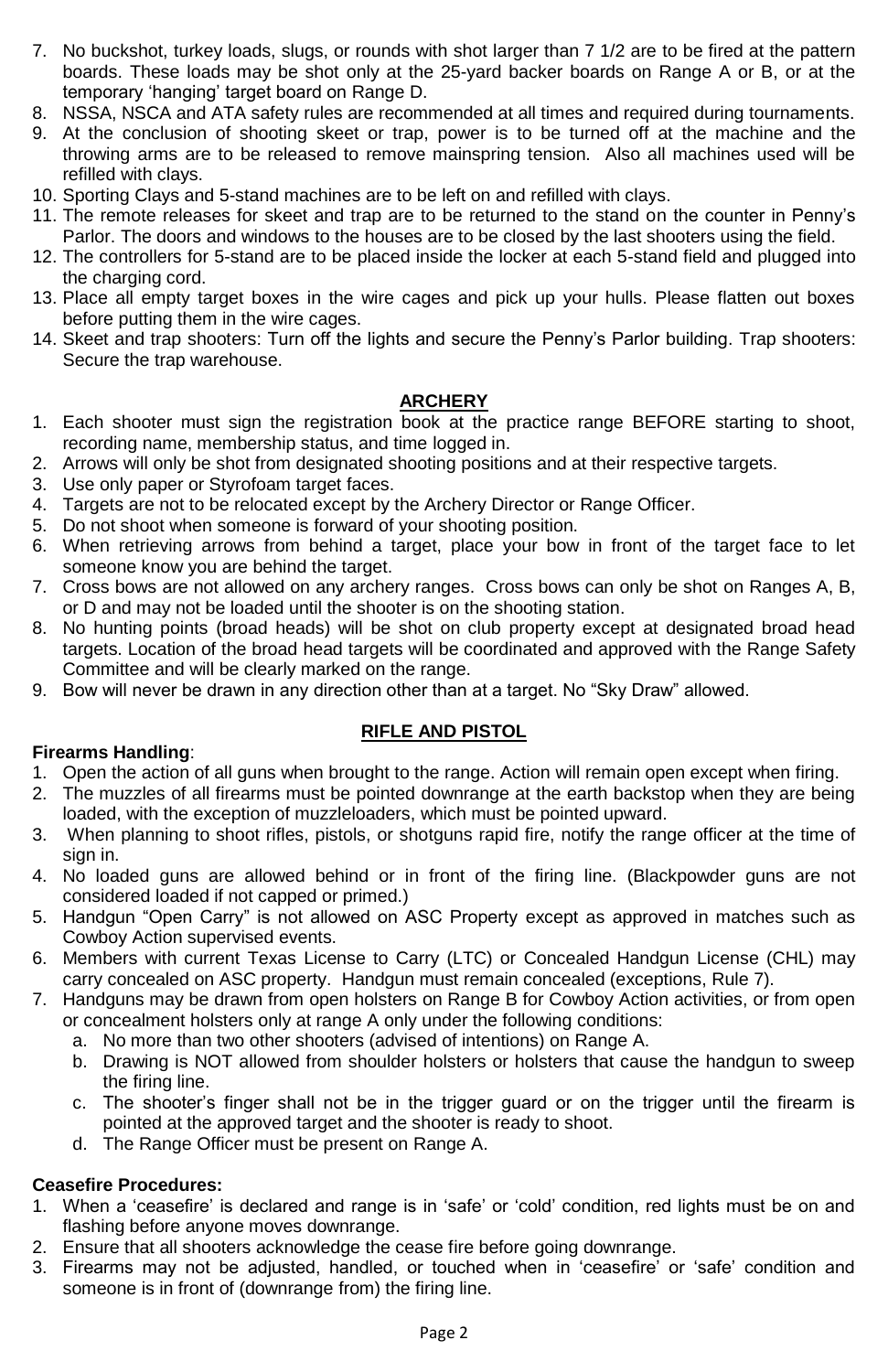- 4. During a 'ceasefire', firearms must be unloaded, have the action open, and have magazines removed.
- 5. During a 'ceasefire', except for shooters going downrange, all shooters and guests must remain behind the 'red' line.
- 6. During a ceasefire, all firearms must be removed from the firing line and placed in appropriate racks or cased behind the firing line, with the following exception:
	- Benchrest rifles may remain positioned on the benchrest front and rear rests ONLY during matches and at Match Director's Discretion.
- 7. During a cease fire, handgun shooters must place their unloaded firearms on the bench with the actions open, magazines removed and not touch them again until everyone is back from downrange, the lights are out and RANGE HOT is called.
- 8. Observers must stay behind the red line on all rifle and pistol ranges when shooters are firing or matches are in progress.

### **Other:**

- 1. Each shooter must sign the registration book at the Pistol/Rifle Range Office BEFORE starting to shoot, recording name, membership status, time logged in, Range to be used, and caliber to be used. During matches, a match sign-in sheet may be used.
- 2. Each shooter must also sign out, recording the time when leaving the range.
- 3. Before shooting on longer ranges, all firearms that have not been sighted in must first be fired on Range A or Range D at 25 yards to ensure that bullet impact is 'on the paper' using club target.
- 4. No shots are to be fired at any part of the wood baffles, poles, or target frames and supports. Targets will be placed so that no portion of the target overlaps the wood frame.
- 5. Shooting is allowed only from benches, between the 'red line' and the firing line (front edge of concrete pad), or through the ports at the 200 yard range.
- 6. No cross firing from one shooting lane to another.
- 7. All shots not impacting a plate-type target must impact the backstop berms.
- 8. There will be a time limit on the bench rest position of one hour if all benches are occupied and shooters are waiting. Change times will be on the hour.
- 9. Prone shooting is allowed ONLY on Ranges A, C, or D.

#### **Approved Targets:**

- 1. Paper targets. May be club or member-furnished.
- 2. Balloons
- 3. Charcoal Briquettes
- 4. Clay Pigeons
- 5. Playing Cards
- 6. Empty Plastic Bottle tied on a string
- 7. Billiard Chalk
- 8. Ping Pong ball on a string

### **Target Placement:**

- 1. Targets 1-8 must be positioned only on the target board backers and must be attached to the target frame in a way that prevents bullets from impacting the frame. Staple them to the Coroplast/backer or hang them from a string.
- 2. Shooters and guests MUST clean up all target remnants when done shooting.

### **Prohibited Targets:**

- 1. Glass Objects or Food Items.
- 2. Metal Objects other than the above targets or club provided
- 3. Tennis balls, golf balls, baseballs, or 'Do-All' Impact Ground Bouncing Reactive Targets
- 4. Personal Metal Targets

### **MUZZLELOADERS**

- 1. Each shooter must sign the registration book at the range BEFORE starting to shoot, recording name, membership status, time logged in, and range to be used.
- 2. All rifle and pistol rules apply to blackpowder and muzzleloader shooting in addition to the rules below.
- 3. NO SMOKING WITHIN TEN FEET OF THE FIRING LINE.
- 4. All powder must be covered at all times.
- 5. All guns shall be capped or primed only at the firing line while pointed down range.